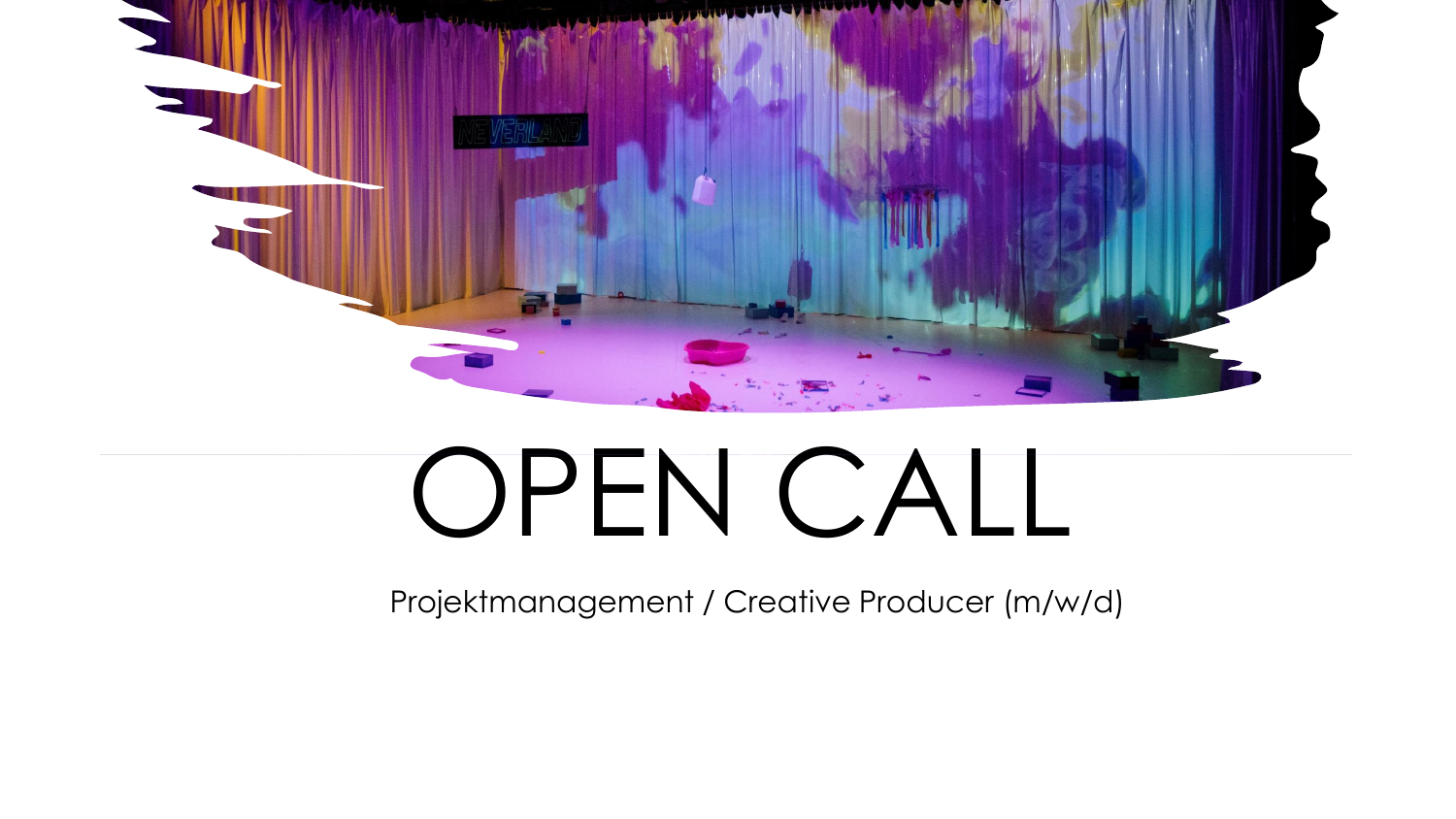*\*\*\*english below*

## Projektmanagement für CUTTY SHELLS' **"CALL OF MORAL DUTY"** – eine interaktive Live-Film-Performance (Stream und Präsenz)

Im Rahmen der bewilligten Wiederaufnahmeförderung des Fonds Darstellende Künste von "CALL OF MORAL DUTY" entstand ein innovatives Vermittlungsprojekt. CUTTY SHELLS möchte darin das **vernetzende Potenzial der Livestream-Technologie** nutzen und **einen überregionalen und interdisziplinären Austausch** zum Thema "Cancel Culture – Kunst vs. Moral" anleiten. Im Zentrum des Vermittlungsprojekts steht das Thema **Nachhaltigkeit** und inwieweit digitale Theaterformate – vor allem als Gastspiel – einen Mehrwert bringen können. Dafür ist bereits schon eine Austauschstrategie mit mehreren Häusern geplant – und für diese **Koordination, Kommunikation und vermittelnde Tätigkeit** suchen wir eine:n kompetente:n Projektvermittler:in und Manager:in für unser Team!

## Konditionen

- $\bigstar$  Flexible Arbeitseinteilung und Zeiten
- **★** Vergütung auf Honorarbasis
- Maximal geschätzter Zeitaufwand: 2 Monate / 5 Std. Woche **geplanter Zeitraum:** Juni/Juli + September/Oktober
- **★** Übernahme von Reisekosten

Was wir uns wünschen und suchen:

- Arbeitserfahrung im Produktionsbereich der freien darstellenden Künste
- ggf. abgeschlossenes Studium / Ausbildung / Fortbildungen im Bereich der darstellenden/medialen Kunst und/oder Kulturvermittlung/management
- Freude an Kommunikation und Vernetzung

## Interesse? Stell dich, deine Arbeitserfahrung, Motivation und Honorarvorstellung gerne bis 05.06.2022 vor. **[contact@cuttyshells.com](mailto:contact@cuttyshells.com)** Fragen?

#### **[contact@cuttyshells.com](mailto:contact@cuttyshells.com) 0176 54455841**

Siehe auch: **[www.cuttyshells.com](http://www.cuttyshells.com/)**